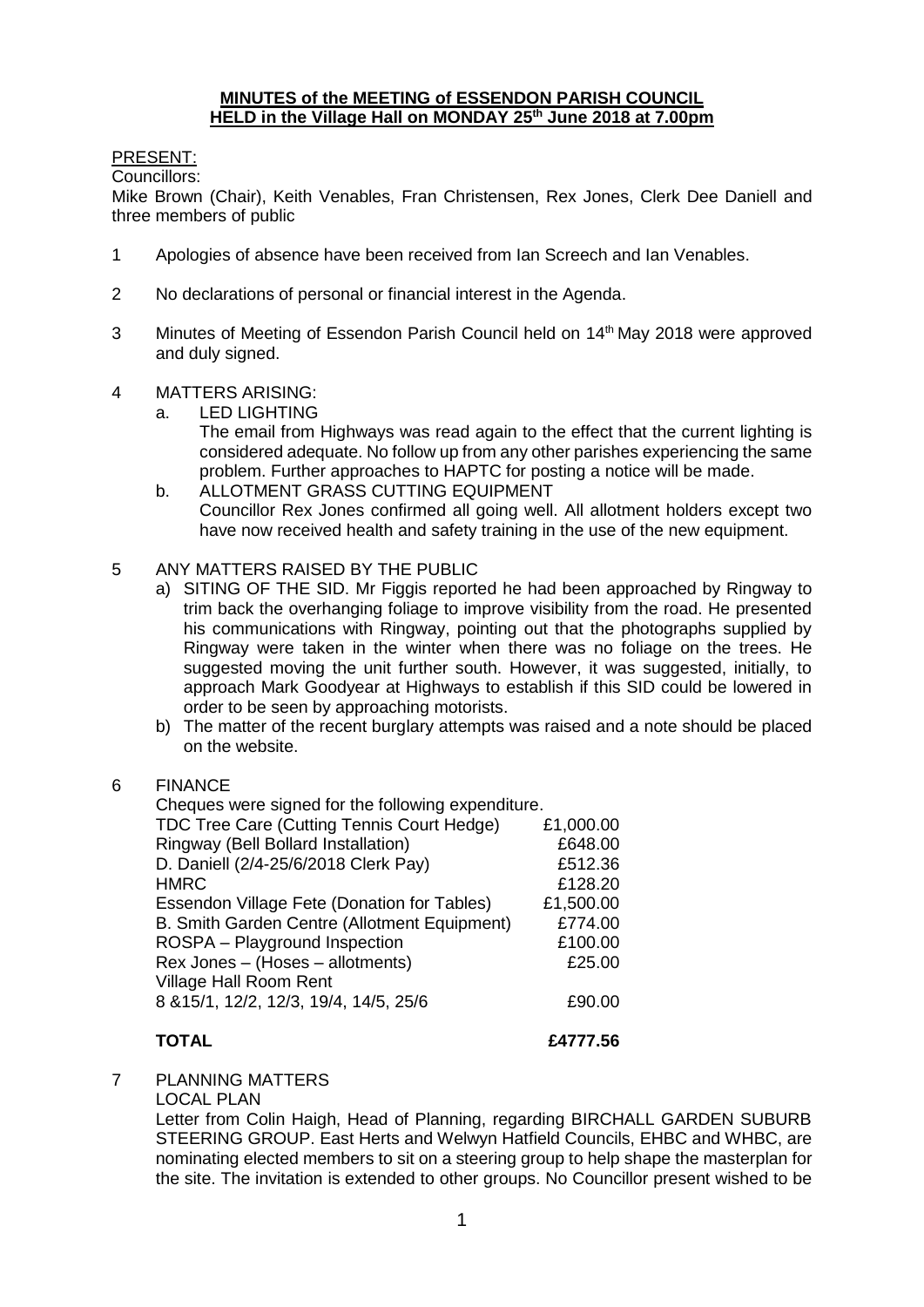nominated and it was decided to contact the absent members for their input. Jane Oram, Chair of The Essendon Society, had previously expressed interest in this development on behalf of the Society. The Clerk had informed Colin Haigh of this interest prior to this meeting and he agreed to extend the invitation to Jane Oram, who will request to be nominated independently.

#### PLANNING DECISIONS:

APPROVED : 6/2018/0279/COND Meadow View, Essendon – details to condition 3 (parking) on planning permission 6/2015/2413/FULL

APPROVED : 6/2018/0772/FULL West End Farm, West End Lane – erection of stable and menage

APPROVED : 6/2018/0804/FULL The Spinney, High Road – erection of 3 dwellings APPROVED : 6/2018/0992/TPO Wyatt House – fell one Araucaria tree

APPROVED : 6/2018/0908/TPO Bantam Cottage, West End Lane – fell one hornbeam APPEAL : 6/2017/2957 Wildewood, Kentish Lane – erection of ground floor extension and construction of a basement following evacuation and demolition of existing pool area NEW APPLICATION 6/2018/1428/FULL Holwell Court Farm – rebuild outbuilding for storage of agricultural materials. No comment to be submitted.

NEW APPLICATION 6/2018/1467/HOUSE – 42 Glebe Cottages – retention of timber gates and posts. No comment to be submitted.

6/2017/1452/LAWP – Camleigh Farm – Certificate of Lawfulness for single storey side extension of existing bungalow and extension of 2 residential buildings. No comments.

#### 8 CORRESPONDENCE

- a) Mike Brown read an email from Colin Rees regarding a request from the Fete Committee for financial support in the sum of £1,500 towards the purchase of new tables for the annual fete on August Bank Holiday that is to be renamed Essendon Village Day. It was agreed that this would be an acceptable expenditure from parish funds on the understanding the tables would be the responsibility of the Fete Committee for insurance purposes Proposed Ian Screech, Seconded Rex Jones. Ian Venables as Chair of the Committee was excluded from the voting process.
- b) Email from Hertfordshire County Council regarding the flooding in Holwell Lane was read. This was in response to the clerk's email following up a suggestion from a resident of Holwell Lane that the drains require clearing. HCC stated "We have assessed your report and the location is considered safe . . . we will add your report to a list of possible future works". It was reported that another resident has been forced to pay to fell two trees and for the road to be closed for two days to effect the work as a result of the continued flooding.
- c) An email from John Loizou regarding lorries using the B158, speeding vehicles and the state of the road was read. It was decided to reply on the basis that this is an ongoing issue and to alert Mr Loizou to the DriveSafe initiative on the website.
- d) HSP Annual Meeting  $6<sup>th</sup>$  June 2018 at Herts University no attendance.
- e) Letter from Chancellor's School regarding consultation to develop the school premises to provide accommodation for an increase in the school's admission number from 180 to 210 places. The contents have been noted.

#### 10 ANY OTHER BUSINESS

a) 4 SUNSET VIEW – following successful negotiations involving Grant Shapps, MP, WHBC Social Housing and The Guinness Trust, this property is to be made available as a fully rentable social housing unit. A follow-up email from Lydia Bradbury, Housing Allocations Manager was read giving information for checking the bidding process. It was suggested by K. Venables that an exclusion clause has been attached to the letting of the bungalow to the effect that "only over 55's may bid". It was decided, in the first instance, that the clerk contact Lydia Bradbury for confirmation since the only exclusion on this property was that any applicant should require "a local connection to Essendon".